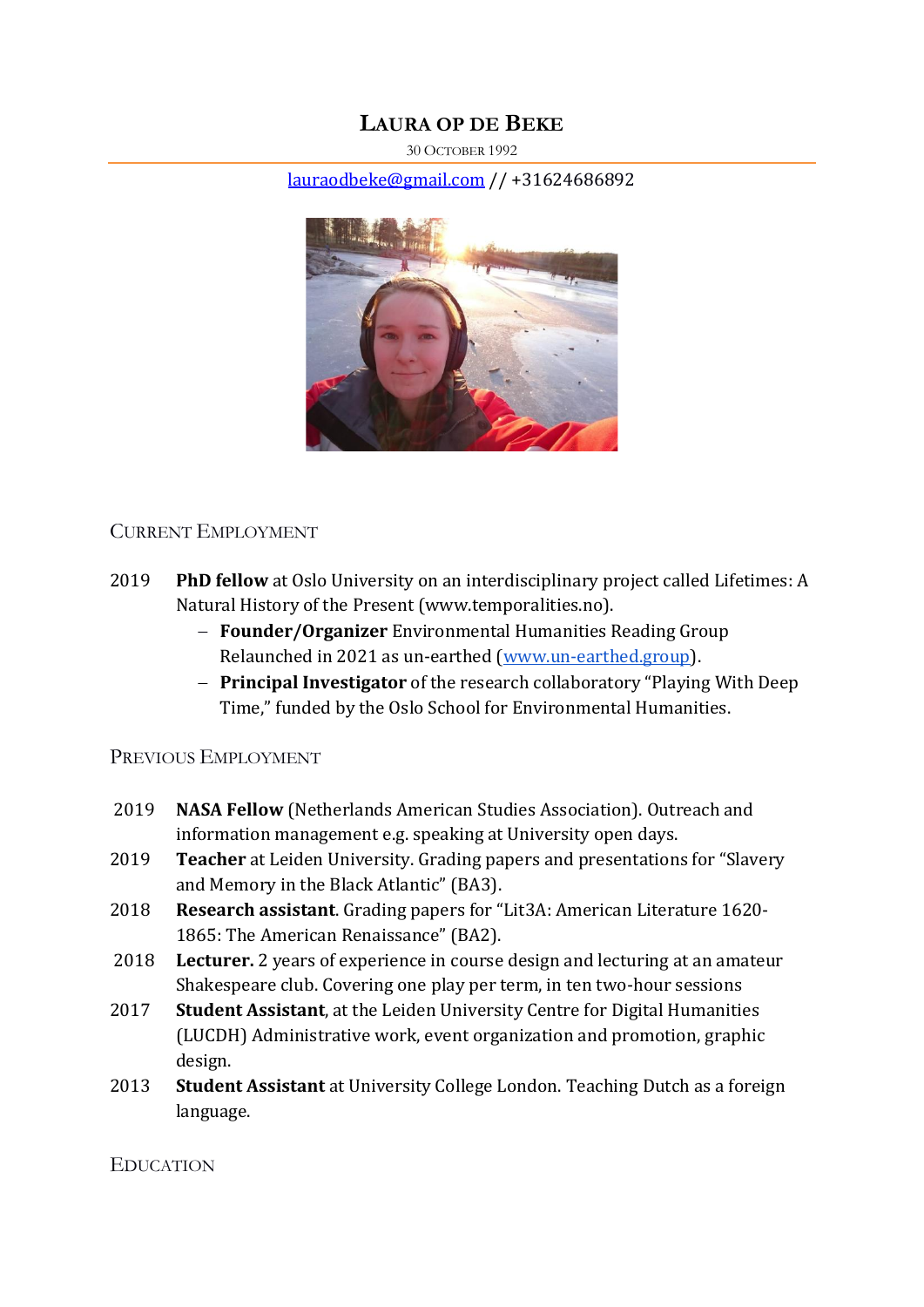## 2018 **Research MA Literary Studies**, Leiden University.

**Thesis:** "Empathy for Ecosystems: On the Environmental Orientation of Video Games." Supervisor: Dr. Isabel Hoving. Second reader: Prof. Dr. Sybille Lammes.

- International Exchange, 4 months at the University of British Columbia.
- Research Internship, 3 months at the Roosevelt Institute for American Studies.
- 2016 **MA North American Studies**, Leiden University (cum laude). **Thesis:** "A Posthumanist Neo-Slave Narrative: Dismantling the Humanist Subject in *Lilith's Brood*." Supervisor: Dr. Joke Kardux. Thesis nominated for the **TRAHA**.
- 2014 **BA English Language and Culture**, Leiden University (cum laude). **Thesis:** "Defying Closure in Herman Melville's *The Piazza Tales*: Prefiguring Anxieties About the Loss of the Storyteller-Persona." Supervisor: Dr Joke Kardux.
	- International exchange, 1 year at University College London.
	- Honours College, a 2-year program for high-achieving students.

## AWARDS, FUNDING AND SCHOLARSHIPS

- 2021 Collaboratory funding for the project "Playing With Deep Time" by the Oslo School for Environmental Humanities.
- 2017 (Nomination Only) **Theodore Roosevelt American History Award**. Every year the Roosevelt Institute for American Studies presents the **TRAHA** for the best Master's thesis written by a graduate student at a Dutch university on an American studies topic.
- 2015 **Holland Scholarship** to fund my academic exchange with the University of British Columbia in Vancouver.
- 2013 **Harting Scholarship**, a competitive scholarship open to students of English at Dutch Universities to enable their academic exchange at universities in the UK.

## RESEARCH SCHOOL ATTENDANCE

- 2021 PhD research seminar series on Petrocultures, organized by Linköping University.
- 2020 PhD Research Seminar. Stavanger University. "Doing Environmental Humanities in a Digital World."
- 2020 PhD Research Seminar. Bergen University "Approaches to the Environmental Humanities."
- 2019 PhD Research Seminar. Oslo University "Theories and Methods in Environmental Humanities."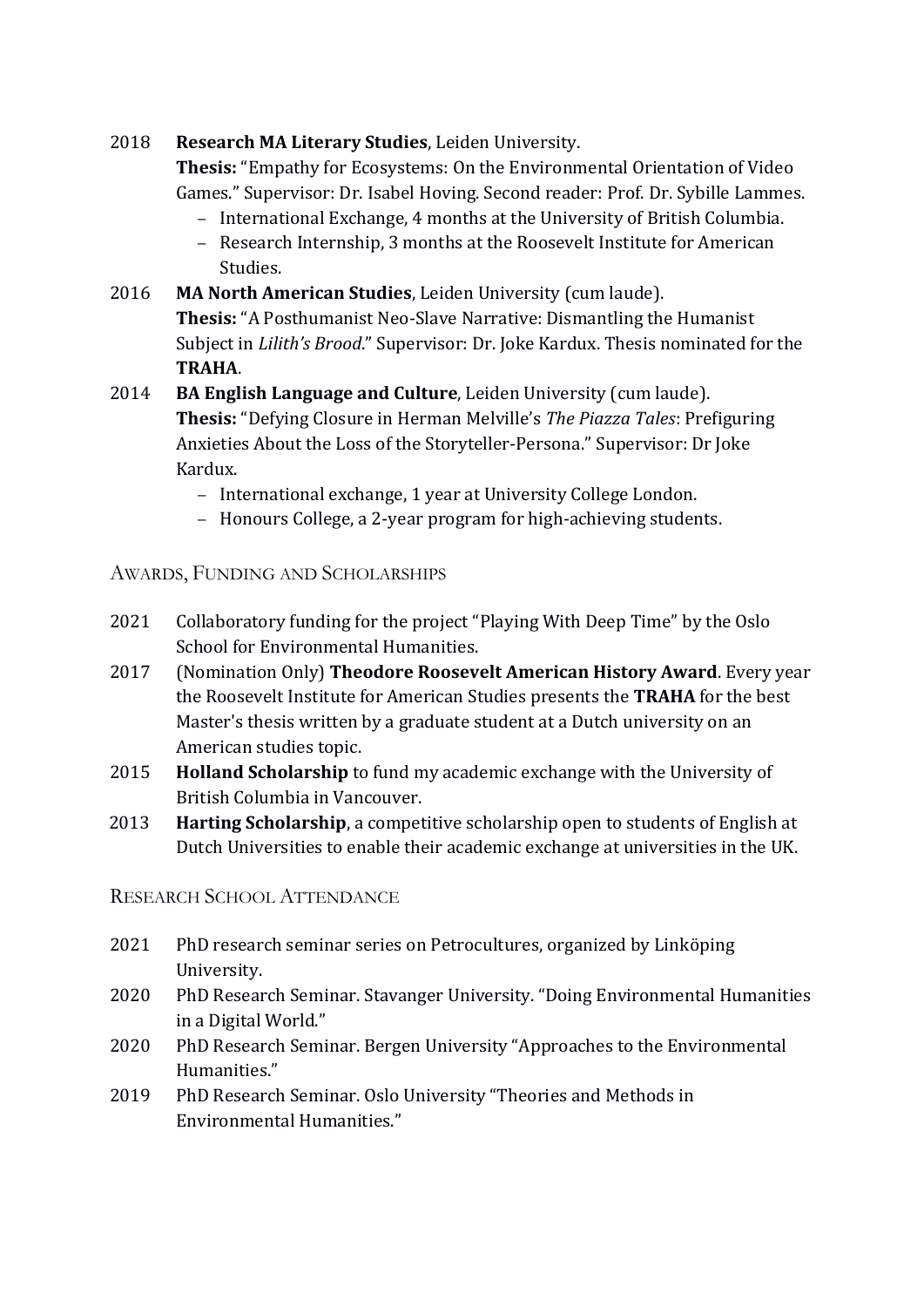2018 Environmental Humanities Training School in Naples, "Loss, Damage and Mobility in the Context of Climate Change," organized by the KTH Environmental Humanities Lab in Stockholm

# (GUEST) LECTURESHIP AND WORKSHOPS

- 2022 (March) 90 minute Guest lecture: "Anthropocene Temporalities in videogames." Design & Ecology Online Lecture Series. Zurich University of the Arts
- 2021 (August) Guest workshop: "Introduction to Ecogames." Summer School Games Research. Utrecht University.
- 2021 (June) Petroaesthetics workshop. Paper title: "The Flow Times of Petrocapitalism." Oslo University.
- 2020 (November) "A Little Less Weather, a Little More Weathering" at Playing Climate: Weather as Actor and Backdrop in Games. Workshop. Potsdam University.
- 2020 (October) Guest Lecture. "Anthropocene Temporality in Videogames." Centre for Games and Play, Utrecht University.
- 2020 (September) Guest Lecture. "Anthropocene Temporality in Videogames." Oslo School for Environmental Humanities Lunch Talks.
- 2020 (September) Guest workshop: "Building Alternative Tech Trees." Artistic practices when the personal is political is (environ)mental. Invited by Eline McGeorge. KHiO, Oslo.
- 2020 (March) Invited speaker for the PRAKSIS artist residency, "Live or Buy," organised by Nina Sarnelle and Ida Falck, Oslo.
- 2020 (April) Guest Lecture. "Trauma, Ritual, and Climate Change in Video Games." Struktura.Time. An independently curated lecture series by Lesia Vasylchenko.

## CONFERENCE PRESENTATIONS

- 2021 The Future is Now: Climate Change Temporalities. The University of Bergen. "Deep Time LARP: A Speculative Storytelling Game."
- 2021 Temporal Belongings. The Material Life of Time. 5-minute lightning talk "The Oil Blue and the Ecstatic Present."
- 2020 DIGRA 2020. University of Tampere. (covid-cancelled) "Anthropocene Temporalities in Climate Change Video Games."
- 2020 Petrocultures 2020: Transformations. University of Stavanger. (covid-cancelled) "*The Oil Blue* and the Flow Times of Petrocapitalism."
- 2019 Forming the Future: an Interdisciplinary Conference. Plymouth University. "Playing the Future in *Anno 2070*."
- 2019 American Ambiguities: Is Now the Era of our Discontent? Graduate School of North American Studies, Berlin. "Ecoambiguity in *Walden, a Game*, and other Environmental Video Games."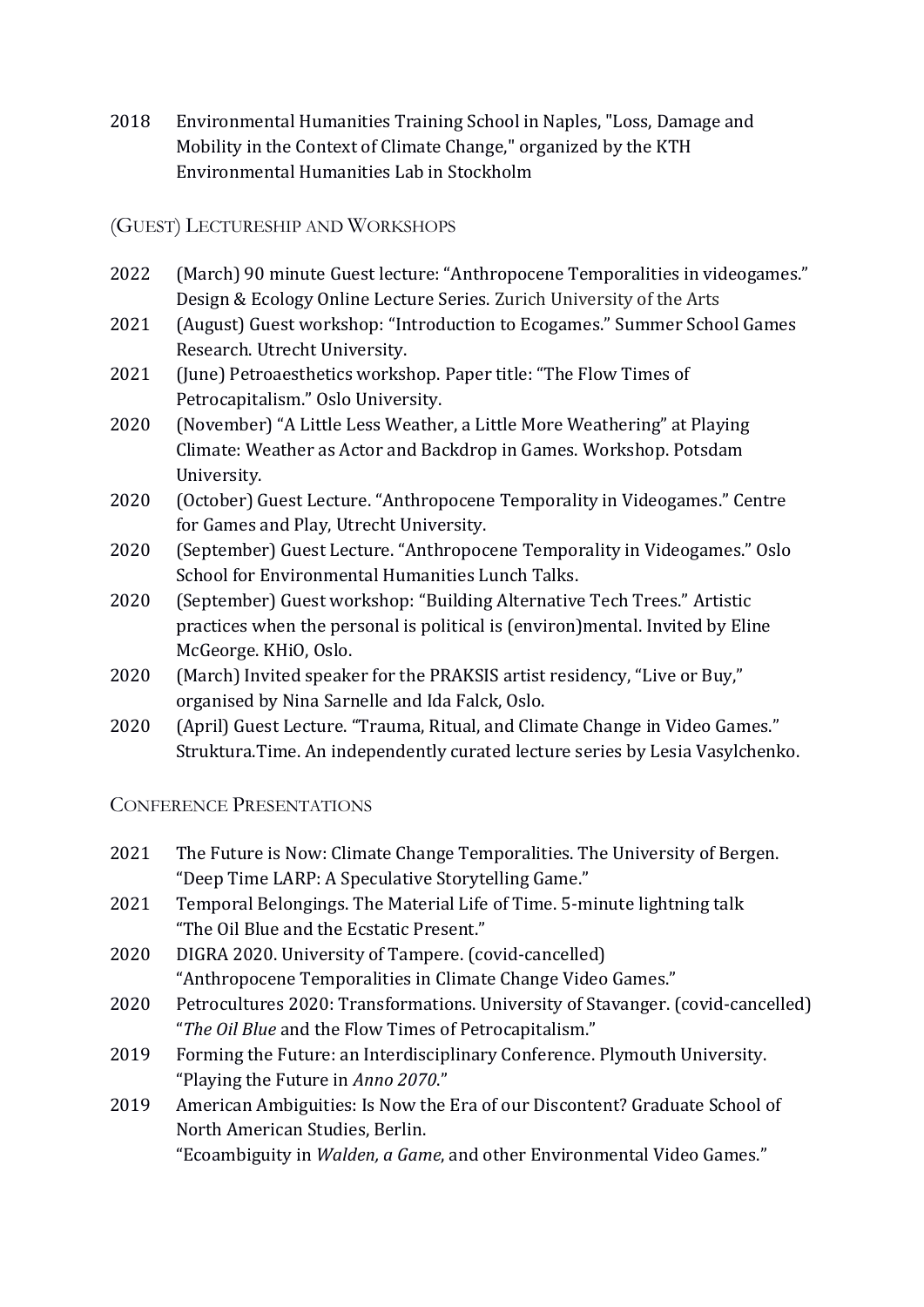- 2019 Arts of Coexistence: Care and Survival in the Sixth Extinction. A workshop organised by the Oslo School for the Environmental Humanities. "Routines of Care in *The Stillness of the Wind* and other Environmental Videogames."
- 2018 Games and Literary Theory Conference at the IT University in Copenhagen. "An Ecocritical Reading of the Ambience Act in *Waking Mars*."

PUBLICATIONS

## *In progress*

- 2022 (as editor) *Ecogames: Gaming in Climate Awareness, Communication, and Action*. Amsterdam University Press. Planned release 2023.
- 2022 "The Flow Times of Petroculture" in *Ecogames: Gaming in Climate Awareness, Communication, and Action*. Amsterdam University Press. Planned release 2023.
- 2022 "Long Story: a Deep Time LARP." An illustrated LARP script TBR in June 2022.

## *Published*

- 2022 (as co-author) "Fossilization, or the Matter of Historical Futures" *History and Theory* vol. 61, pp. 4-26. 2022.
- 2021 "Pastoral Videogames: Industry, Entropy, Elegy." *Ecocene: Cappadocia Journal of Environmental Humanities*, vol. 2, no. 2, 2021. pp. 177–191.
- 2021 "Procedural Futurism in Climate Change Videogames." *Alluvium* vol. 9, no. 3: Futurity in Crisis. 2021. np.
- 2021 "Premediating Climate Change in Videogames: Repetition, mastery, and failure." *Nordic Journal of Media Studies*, vol. 3, 2021, pp. 184 - 199.
- 2020 "Anthropocene Temporality in Gaia Games" *Kronoscope,* vol. 20, no. 2, 2020, pp. 239-259.
- 2019 (Conference Report) "Forming the Future" in *Fafnir* vol 6, no.2, 2020.
- 2019 (Book Review) *Climate Change and the Contemporary Novel.* Adeline Johns-Putra. Cambridge: Cambridge University Press, 2019*. English Studies: A Journal of English Language* Published online: 23 Sep 2019
- 2017 "Documentary in Drag: Violence, Performance and Truth in Oppenheimer's *The Act of Killing*." *Eris VU Journal of the Humanities* vol. 1, 2017, pp. 47-52.

EVENT ORGANIZATION

- 2019-2022 Planning monthly reading group sessions and blogging about them at <https://environmentalhumanitiesreadinggroup.blogspot.com/> and [www.unearthed.group.](http://www.unearthed.group/)
- 2021 The International Ecogames Symposium at Utrecht University. [https://greenmedia.sites.uu.nl/green-media-at-uu/ecogames-conference-](https://greenmedia.sites.uu.nl/green-media-at-uu/ecogames-conference-2021/)[2021/](https://greenmedia.sites.uu.nl/green-media-at-uu/ecogames-conference-2021/)